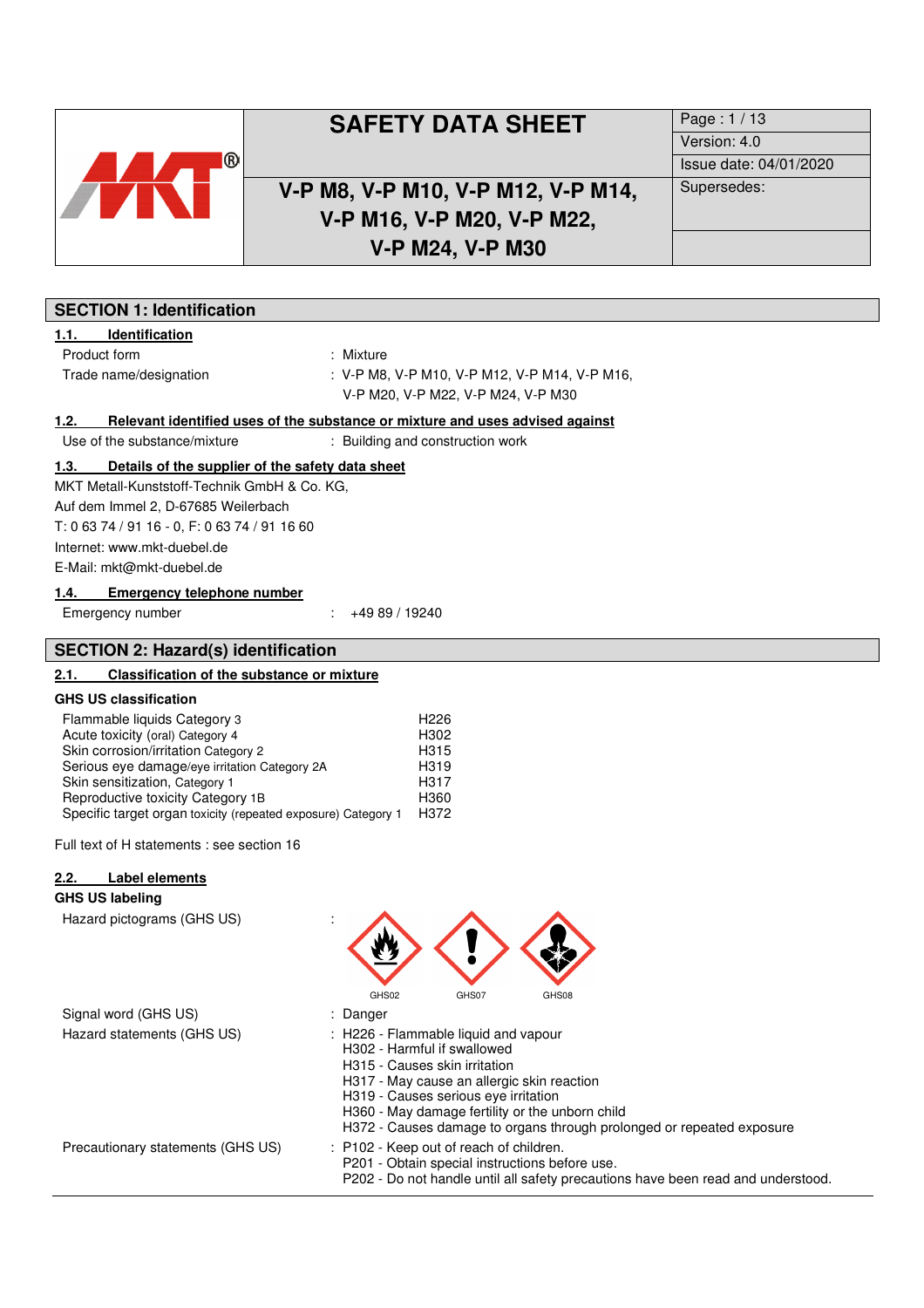|          | <b>SAFETY DATA SHEET</b>           | Page: 2/13             |
|----------|------------------------------------|------------------------|
|          |                                    | Version: 4.0           |
| $\omega$ |                                    | Issue date: 04/01/2020 |
|          | V-P M8, V-P M10, V-P M12, V-P M14, | Supersedes:            |
|          | V-P M16, V-P M20, V-P M22,         |                        |
|          | <b>V-P M24, V-P M30</b>            |                        |
|          |                                    |                        |

P210 - Keep away from heat, hot surfaces, sparks, open flames and other ignition sources. No smoking.

P233 - Keep container tightly closed.

P260 - Do not breathe dust, mist.

P264 - Wash hands thoroughly after handling.

P270 - Do not eat, drink or smoke when using this product.

P280 - Wear protective gloves, protective clothing, eye protection, face protection.

P301+P312 - If swallowed: Call a doctor, a POISON CENTER if you feel unwell.

P302+P352 - If on skin: Wash with plenty of water.

P303+P361+P353 - If on skin (or hair): Take off immediately all contaminated clothing. Rinse skin with water/shower.

P305+P351+P338 - IF IN EYES: Rinse cautiously with water for several minutes. Remove contact lenses, if present and easy to do. Continue rinsing.

P308+P313 - If exposed or concerned: Get medical advice/attention.

P330 - Rinse mouth.

P332+P313 - If skin irritation occurs: Get medical advice/attention.

P362+P364 - Take off contaminated clothing and wash it before reuse.

- P403+P235 Store in a well-ventilated place. Keep cool.
- P405 Store locked up.

P501 - Dispose of contents/container to an approved waste disposal plant.

# **2.3. Other hazards**

Other hazards **in the state of the state of the state of the state of the State is not available.** 

**2.4. Unknown acute toxicity (GHS US)** 

Not applicable

## **SECTION 3: Composition/Information on ingredients**

#### **3.1. Substances**

Not applicable

## **3.2. Mixtures**

| Substance name                               | <b>Product identifier</b> | $\%$         | <b>GHS US classification</b>                                                                                                                                                                 |
|----------------------------------------------|---------------------------|--------------|----------------------------------------------------------------------------------------------------------------------------------------------------------------------------------------------|
| Styrene                                      | (CAS-No.) 100-42-5        | $1 - 12.5$   | Flam. Lig. 3, H226<br>Acute Tox. 4 (Inhalation:dust.mist).<br>H332<br>Skin Irrit. 2, H315<br>Eye Irrit. 2A, H319<br>Repr. 2, H361<br>STOT SE 3, H335<br>STOT RE 1, H372<br>Asp. Tox. 1, H304 |
| dicyclohexyl phthalate                       | (CAS-No.) 84-61-7         | $0 - 1.5$    | Skin Sens. 1, H317<br>Repr. 1B, H360                                                                                                                                                         |
| Dibenzoyl peroxide                           | (CAS-No.) 94-36-0         | $0.5 - 2.49$ | Org. Perox. B, H241<br>Eye Irrit. 2A, H319<br>Skin Sens. 1, H317                                                                                                                             |
| 2-Propanol, 1,1'-[(4-methylphenyl)imino]bis- | (CAS-No.) 38668-48-3      | $0 - 0.75$   | Acute Tox. 2 (Oral), H300                                                                                                                                                                    |

Full text of hazard classes and H-statements : see section 16

## **SECTION 4: First aid measures**

## **4.1. Description of first aid measures**

| First-aid measures general | : First aider: Pay attention to self-protection!. See also section 8. Never give anything<br>by mouth to an unconscious person. Show this safety data sheet to the doctor in<br>attendance. Treat symptomatically. |
|----------------------------|--------------------------------------------------------------------------------------------------------------------------------------------------------------------------------------------------------------------|
| Inhalation                 | : Provide fresh air. Put victim at rest, cover with a blanket and keep warm. In case of<br>doubt or persistent symptoms, consult always a physician.                                                               |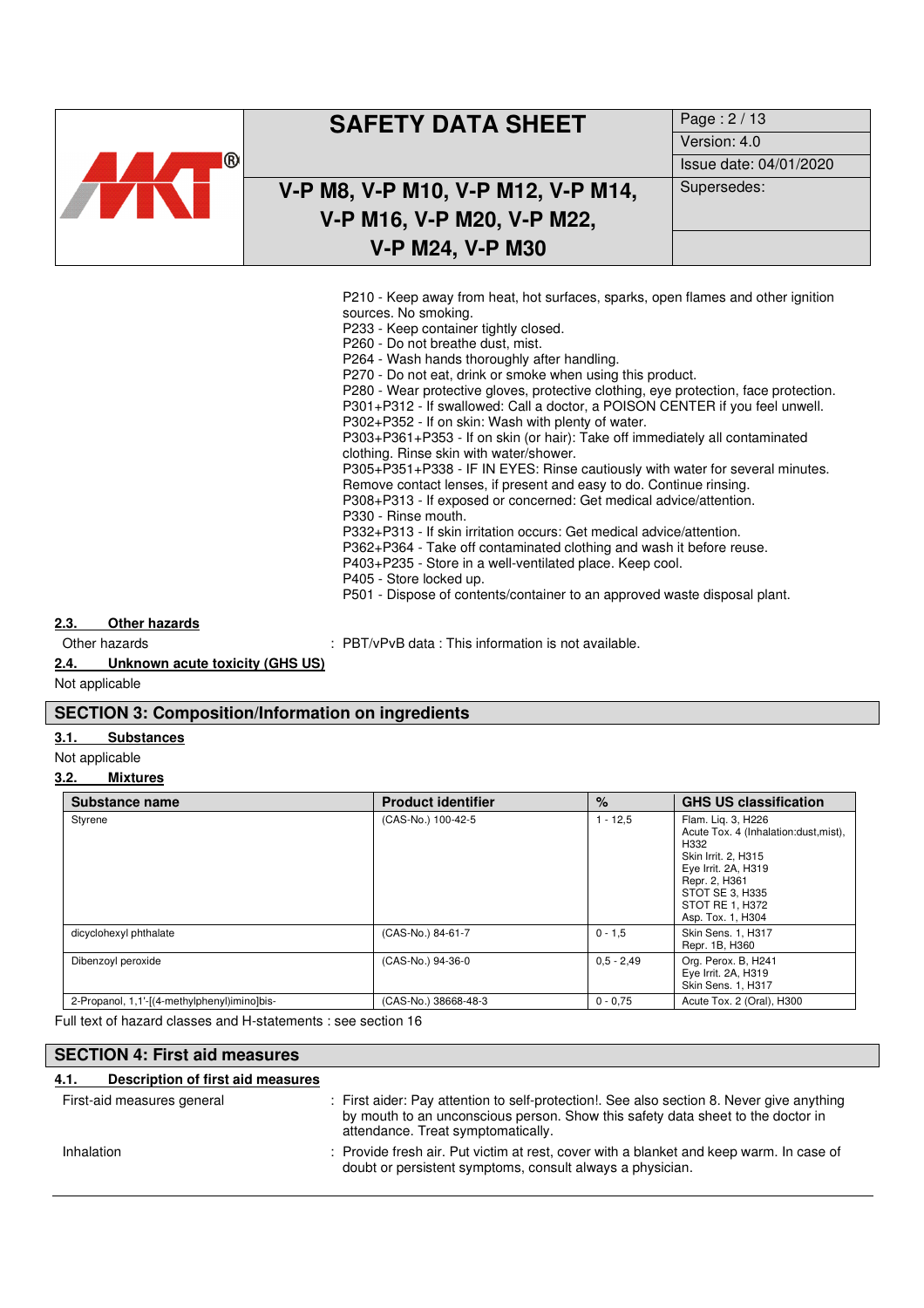|                                   | <b>SAFETY DATA SHEET</b>                                                                                                                                                       | Page: 3/13             |
|-----------------------------------|--------------------------------------------------------------------------------------------------------------------------------------------------------------------------------|------------------------|
|                                   |                                                                                                                                                                                | Version: 4.0           |
| (R)                               |                                                                                                                                                                                | Issue date: 04/01/2020 |
|                                   | V-P M8, V-P M10, V-P M12, V-P M14,                                                                                                                                             | Supersedes:            |
|                                   | V-P M16, V-P M20, V-P M22,                                                                                                                                                     |                        |
|                                   | <b>V-P M24, V-P M30</b>                                                                                                                                                        |                        |
|                                   |                                                                                                                                                                                |                        |
| Skin contact                      | : Remove contaminated, saturated clothing immediately. After contact with skin, wash<br>immediately with plenty of water. Call a physician if irritation develops or persists. |                        |
| Eye contact                       | : Rinse immediately with plenty of water, also under the eyelids, for at least 15<br>minutes. In case of doubt or persistent symptoms, consult always a physician.             |                        |
| Ingestion                         | : Get medical advice/attention.                                                                                                                                                |                        |
| 4.2.                              | Most important symptoms and effects, both acute and delayed                                                                                                                    |                        |
| Inhalation                        | : No adverse effects are expected. May be irritating.                                                                                                                          |                        |
| Skin contact                      | : Causes skin irritation. May cause an allergic skin reaction.                                                                                                                 |                        |
| Eye contact                       | : Causes serious eye irritation.                                                                                                                                               |                        |
| Symptoms/injuries after ingestion | : Harmful if swallowed.                                                                                                                                                        |                        |

Chronic symptoms : Causes damage to organs through prolonged or repeated exposure. May damage

the unborn child.

## **4.3. Indication of any immediate medical attention and special treatment needed**

Treat symptomatically.

| <b>SECTION 5: Firefighting measures</b>                                                              |                                                                                                                                                                                                                                                                                           |  |  |
|------------------------------------------------------------------------------------------------------|-------------------------------------------------------------------------------------------------------------------------------------------------------------------------------------------------------------------------------------------------------------------------------------------|--|--|
| <b>Extinguishing media</b><br>5.1.<br>Suitable extinguishing media<br>Unsuitable extinguishing media | : Water spray, Alcohol resistant foam, Carbon dioxide, Dry extinguishing powder.<br>: Strong water jet.                                                                                                                                                                                   |  |  |
| Special hazards arising from the substance or mixture<br>5.2.                                        |                                                                                                                                                                                                                                                                                           |  |  |
| Specific hazards                                                                                     | : Flammable liquid and vapour. Hazardous decomposition products COx. Do not allow<br>run-off from fire-fighting to enter drains or water courses.                                                                                                                                         |  |  |
| Reactivity                                                                                           | : Flammable liquid and vapor. Reference to other sections: 10.5.                                                                                                                                                                                                                          |  |  |
| <b>Advice for firefighters</b><br>5.3.                                                               |                                                                                                                                                                                                                                                                                           |  |  |
| Firefighting instructions                                                                            | : Special protective equipment for firefighters. Use water spray or fog for cooling<br>exposed containers. Keep away from heat, hot surfaces, sparks, open flames and<br>other ignition sources. No smoking. Do not allow run-off from fire-fighting to enter<br>drains or water courses. |  |  |

| <b>SECTION 6: Accidental release measures</b> |                                                                     |                                                                                                                                                                                                                                                                                                                                                                                                                                      |  |
|-----------------------------------------------|---------------------------------------------------------------------|--------------------------------------------------------------------------------------------------------------------------------------------------------------------------------------------------------------------------------------------------------------------------------------------------------------------------------------------------------------------------------------------------------------------------------------|--|
| 6.1.                                          | Personal precautions, protective equipment and emergency procedures |                                                                                                                                                                                                                                                                                                                                                                                                                                      |  |
| 6.1.1.                                        | For non-emergency personnel                                         |                                                                                                                                                                                                                                                                                                                                                                                                                                      |  |
| For non-emergency personnel                   |                                                                     | : Evacuate personnel to a safe area. Use personal protective equipment as required.<br>Reference to other sections: 8. Provide adequate ventilation. Avoid contact with skin,<br>eyes and clothing. Do not breathe vapors/dust. Keep away from heat, hot surfaces,<br>sparks, open flames and other ignition sources. No smoking. Ensure equipment is<br>adequately grounded. Take precautionary measures against static discharges. |  |
| 6.1.2.                                        | For emergency responders                                            |                                                                                                                                                                                                                                                                                                                                                                                                                                      |  |
|                                               | For emergency responders                                            | : Ensure procedures and training for emergency decontamination and disposal are in<br>place. Concerning personal protective equipment to use, see item 8.                                                                                                                                                                                                                                                                            |  |
| 6.2.                                          | <b>Environmental precautions</b>                                    |                                                                                                                                                                                                                                                                                                                                                                                                                                      |  |
|                                               | Do not allow to enter into surface water or drains.                 |                                                                                                                                                                                                                                                                                                                                                                                                                                      |  |
| 6.3.                                          | Methods and material for containment and cleaning up                |                                                                                                                                                                                                                                                                                                                                                                                                                                      |  |
|                                               | Methods for cleaning up                                             | : Stop leak if safe to do so. Take up mechanically and collect in suitable container for<br>disposal. Collect in closed and suitable containers for disposal. Dam up. Dispose of<br>contaminated materials in accordance with current regulations.                                                                                                                                                                                   |  |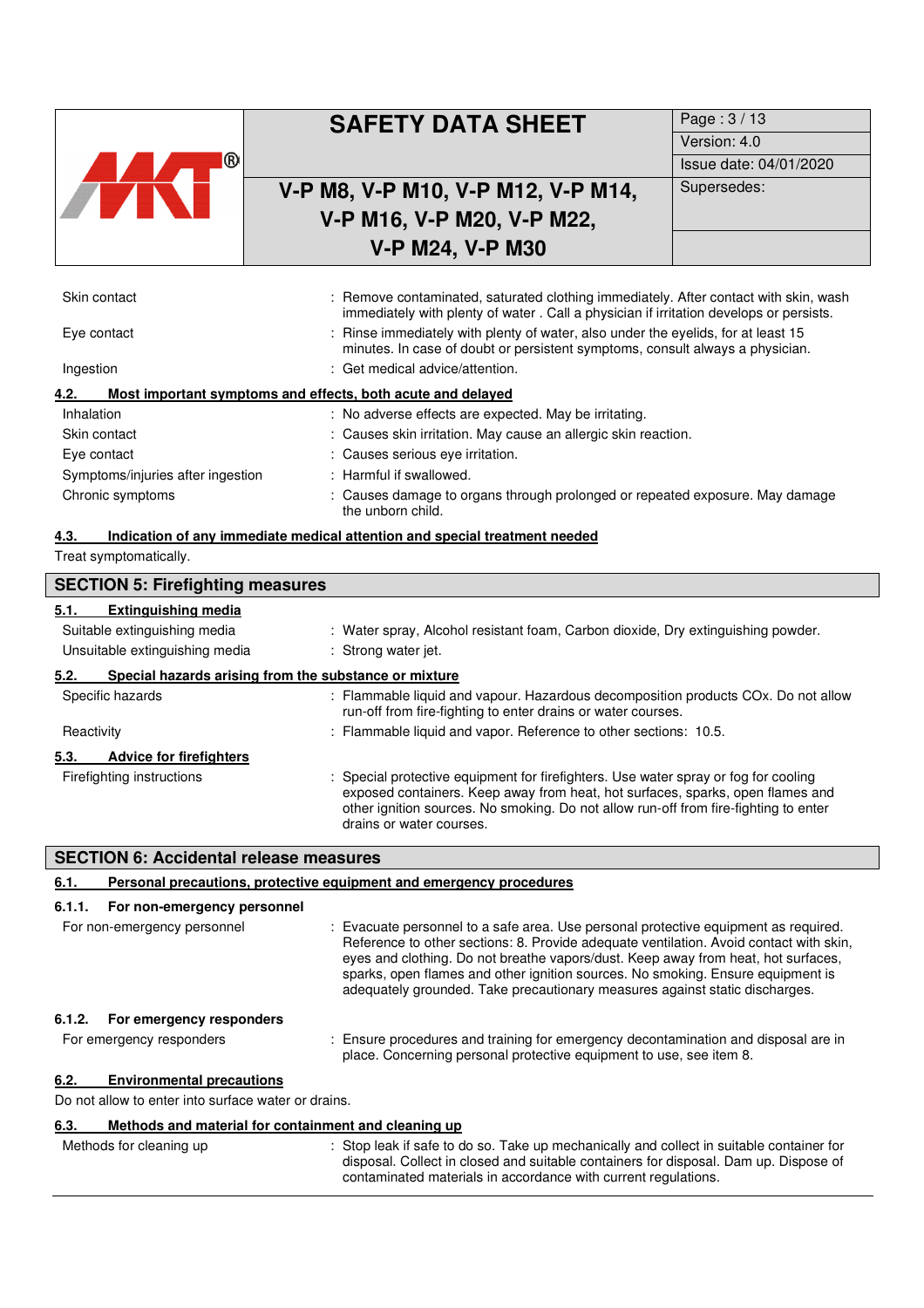|            | <b>SAFETY DATA SHEET</b>                                         | Page: $4/13$<br>Version: 4.0          |
|------------|------------------------------------------------------------------|---------------------------------------|
| $\bigcirc$ | V-P M8, V-P M10, V-P M12, V-P M14,<br>V-P M16, V-P M20, V-P M22, | Issue date: 04/01/2020<br>Supersedes: |
|            | <b>V-P M24, V-P M30</b>                                          |                                       |

# **6.4. Reference to other sections**

Concerning personal protective equipment to use, see item 8. Concerning disposal elimination after cleaning, see item 13.

| <b>SECTION 7: Handling and storage</b>                               |                                                                                                                                                                                                                                                                                                                                                                                                                                                                                                                                                                                                                                                                          |  |  |  |
|----------------------------------------------------------------------|--------------------------------------------------------------------------------------------------------------------------------------------------------------------------------------------------------------------------------------------------------------------------------------------------------------------------------------------------------------------------------------------------------------------------------------------------------------------------------------------------------------------------------------------------------------------------------------------------------------------------------------------------------------------------|--|--|--|
| Precautions for safe handling<br>7.1.                                |                                                                                                                                                                                                                                                                                                                                                                                                                                                                                                                                                                                                                                                                          |  |  |  |
| Precautions for safe handling                                        | : Use only in well ventilated areas. Use personal protective equipment as required.<br>Concerning personal protective equipment to use, see item 8. Avoid contact with<br>skin, eyes and clothing. Do not breathe vapor/aerosol. Keep away from heat, hot<br>surfaces, sparks, open flames and other ignition sources. No smoking. Handle and<br>open container with care. After use replace the closing cap immediately. Ensure<br>proper process control to avoid excess waste discharge (temperature, concentration,<br>pH, time). Do not allow to enter into surface water or drains. Take any precaution to<br>avoid mixing with combustibles. See also section 10. |  |  |  |
| Hygiene measures                                                     | : Keep good industrial hygiene. Wash hands and face before breaks and immediately<br>after handling of the product. Take off contaminated clothing.                                                                                                                                                                                                                                                                                                                                                                                                                                                                                                                      |  |  |  |
| 7.2.<br>Conditions for safe storage, including any incompatibilities |                                                                                                                                                                                                                                                                                                                                                                                                                                                                                                                                                                                                                                                                          |  |  |  |
| Technical measures                                                   | : Keep container tightly closed in a cool, well-ventilated place. Keep away from heat,<br>hot surfaces, sparks, open flames and other ignition sources. No smoking. Keep<br>away from food, drink and animal feedingstuffs. Keep at temperatures below 25 °C.<br>Keep away from heat. Protect from sunlight. Do not store near or with any of the<br>incompatible materials listed in section 10.                                                                                                                                                                                                                                                                        |  |  |  |

# **SECTION 8: Exposure controls/personal protection**

Incompatible substances or mixtures : Strong acids. Strong bases. Strong oxidizing agents.

## **8.1. Control parameters**

| <b>Styrene (100-42-5)</b>    |                                                           |                        |
|------------------------------|-----------------------------------------------------------|------------------------|
| <b>ACGIH</b>                 | ACGIH TWA (ppm)                                           | 20 ppm                 |
| <b>ACGIH</b>                 | ACGIH STEL (ppm)                                          | 40 ppm                 |
| <b>OSHA</b>                  | OSHA PEL (TWA) (ppm)                                      | 100 ppm                |
| <b>OSHA</b>                  | OSHA PEL (Ceiling) (ppm)                                  | 200 ppm                |
| <b>IDLH</b>                  | US IDLH (ppm)                                             | 700 ppm                |
| <b>NIOSH</b>                 | NIOSH REL (TWA) (mg/m <sup>3</sup> )                      | $215 \text{ mg/m}^3$   |
| <b>NIOSH</b>                 | NIOSH REL (TWA) (ppm)                                     | 50 ppm                 |
| <b>NIOSH</b>                 | NIOSH REL (STEL) (mg/m <sup>3</sup> )                     | 425 mg/m <sup>3</sup>  |
| <b>NIOSH</b>                 | NIOSH REL (STEL) (ppm)                                    | 100 ppm                |
|                              | 2-Propanol, 1,1'-[(4-methylphenyl)imino]bis- (38668-48-3) |                        |
| Not applicable               |                                                           |                        |
| Dibenzoyl peroxide (94-36-0) |                                                           |                        |
| <b>ACGIH</b>                 | ACGIH TWA (mg/m <sup>3</sup> )                            | $5 \text{ mg/m}^3$     |
| <b>OSHA</b>                  | OSHA PEL (TWA) (mg/m <sup>3</sup> )                       | 5 mg/m $3$             |
| <b>IDLH</b>                  | US IDLH $(mg/m3)$                                         | 1500 mg/m <sup>3</sup> |
| <b>NIOSH</b>                 | NIOSH REL (TWA) (mg/m <sup>3</sup> )                      | 5 mg/m $3$             |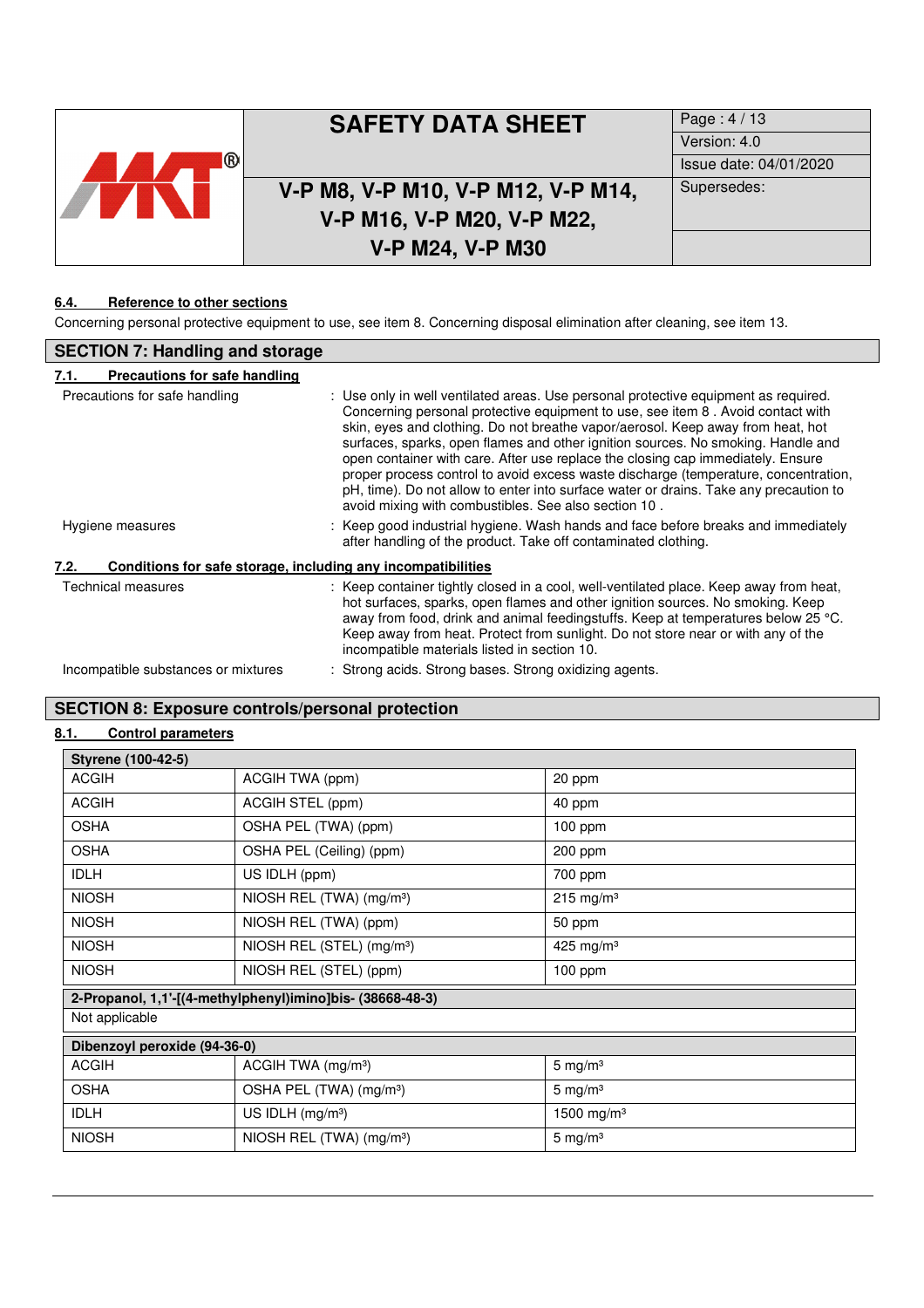

# **SAFETY DATA SHEET** Page : 5/13

# **V-P M8, V-P M10, V-P M12, V-P M14, V-P M16, V-P M20, V-P M22, V-P M24, V-P M30**

Version: 4.0 Issue date: 04/01/2020 Supersedes:

| dicyclohexyl phthalate (84-61-7) |                                                                                                                                                                                                                                                                                                                                                                                                                                                                                                                                                                                                         |
|----------------------------------|---------------------------------------------------------------------------------------------------------------------------------------------------------------------------------------------------------------------------------------------------------------------------------------------------------------------------------------------------------------------------------------------------------------------------------------------------------------------------------------------------------------------------------------------------------------------------------------------------------|
| Not applicable                   |                                                                                                                                                                                                                                                                                                                                                                                                                                                                                                                                                                                                         |
| <b>Monitoring methods</b>        |                                                                                                                                                                                                                                                                                                                                                                                                                                                                                                                                                                                                         |
| Monitoring methods               | Concentration measurement in air, Personal air monitoring                                                                                                                                                                                                                                                                                                                                                                                                                                                                                                                                               |
| Additional information           | : Concentration measurement in air<br>Personal monitoring                                                                                                                                                                                                                                                                                                                                                                                                                                                                                                                                               |
| 8.2.<br><b>Exposure controls</b> |                                                                                                                                                                                                                                                                                                                                                                                                                                                                                                                                                                                                         |
| Engineering measure(s)           | : Use only in area provided with appropriate exhaust ventilation. Take precautionary<br>measures against static discharge. Emergency eye wash fountains and safety<br>showers should be available in the immediate vicinity of any potential exposure.<br>Organizational measures to prevent /limit releases, dispersion and exposure. See<br>also section 7.                                                                                                                                                                                                                                           |
| Personal protective equipment    | : The type of protective equipment must be selected according to the concentration<br>and amount of the dangerous substance at the specific workplace.                                                                                                                                                                                                                                                                                                                                                                                                                                                  |
| Hand protection                  | : Wear chemically resistant gloves. Impervious gloves. The selection of specific<br>gloves for a specific application and time of use in a working area, should also take<br>into account other factors on the working space, such as (but not limited to): other<br>chemicals that are possibly used, physical requirements (protection against<br>cutting/drilling, skill, thermal protection), and the instructions/specification of the<br>supplier of gloves. Breakthrough time: >8 hours. VITON gloves. Thickness of the<br>glove material: 0,7 mm. Nitrile rubber. Breakthrough time : <1 hours. |
| Eye protection                   | : Chemical goggles or safety glasses (EN 166).                                                                                                                                                                                                                                                                                                                                                                                                                                                                                                                                                          |
| Body protection                  | : Wear suitable protective clothing.                                                                                                                                                                                                                                                                                                                                                                                                                                                                                                                                                                    |
| Respiratory protection           | In case of insufficient ventilation, wear suitable respiratory equipment. Wear a full<br>face respirator, NIOSH certified. Half-face mask (DIN EN 140). Filter type: A (EN<br>$141$ ).                                                                                                                                                                                                                                                                                                                                                                                                                  |
| Thermal hazard protection        | : Not required for normal conditions of use.                                                                                                                                                                                                                                                                                                                                                                                                                                                                                                                                                            |
| Environmental exposure controls  | Do not allow to enter into surface water or drains. Comply with applicable<br>environmental protection legislation.                                                                                                                                                                                                                                                                                                                                                                                                                                                                                     |

# **SECTION 9: Physical and chemical properties**

| Information on basic physical and chemical properties<br>9.1. |                       |  |
|---------------------------------------------------------------|-----------------------|--|
| Physical state                                                | : Liguid              |  |
| Appearance                                                    | : capsules.           |  |
|                                                               | : No data available   |  |
|                                                               | $:$ No data available |  |
| Odor threshold                                                | : No data available   |  |
| рH                                                            | : No data available   |  |
| Melting / freezing point                                      | : No data available   |  |
| Freezing point                                                | : No data available   |  |
| Initial boiling point and boiling range                       | : No data available   |  |
| Flash point                                                   | $: 31 °C$ (Resin)     |  |
| Relative evaporation rate (butyl acetate=1)                   | : No data available   |  |
| Flammability (solid, gas)                                     | : No data available   |  |
| Explosion limits                                              | : No data available   |  |
|                                                               |                       |  |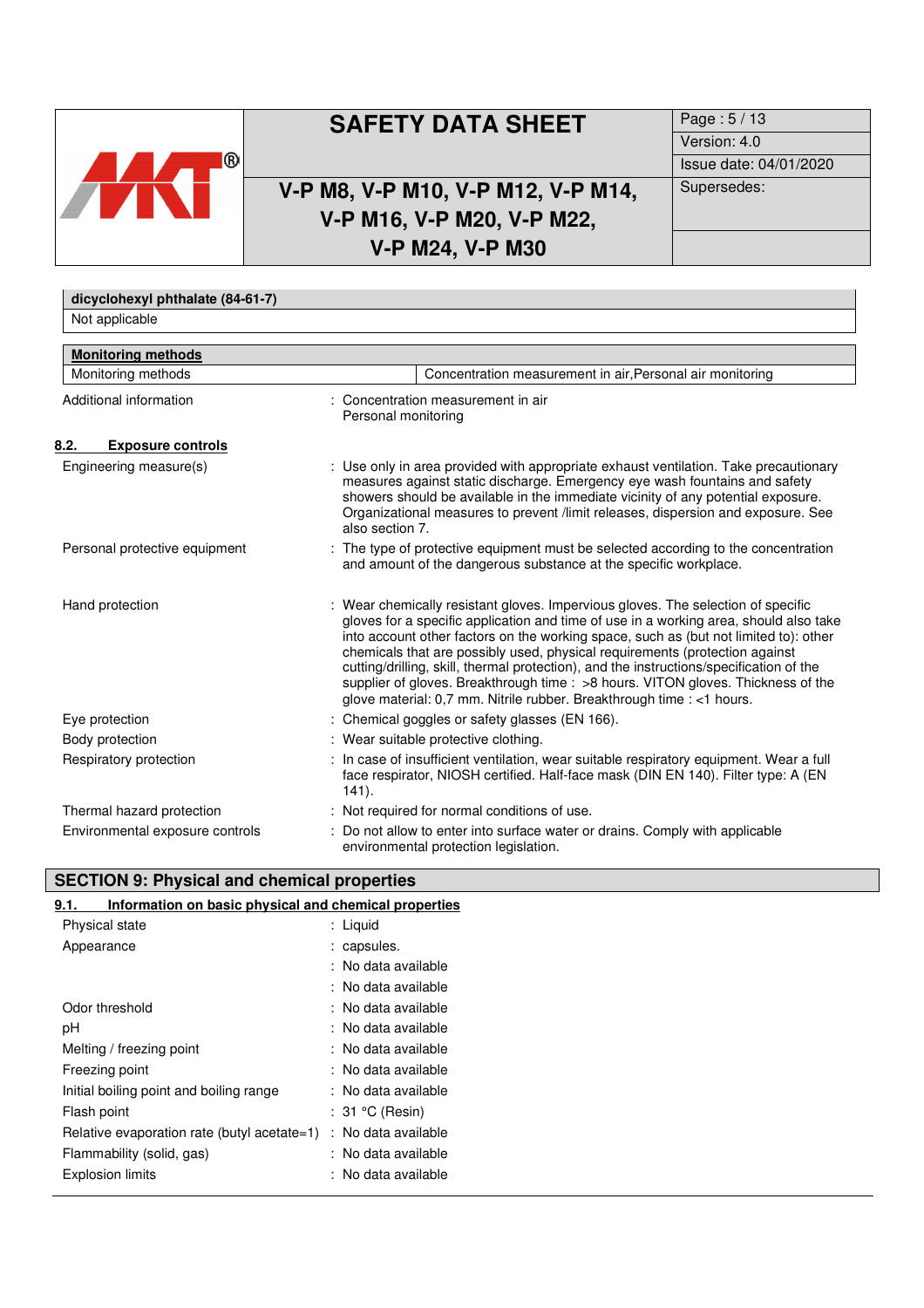|                                       | <b>SAFETY DATA SHEET</b>                                                                                                                                                                  | Page: 6 / 13           |
|---------------------------------------|-------------------------------------------------------------------------------------------------------------------------------------------------------------------------------------------|------------------------|
|                                       |                                                                                                                                                                                           | Version: 4.0           |
| ®                                     |                                                                                                                                                                                           | Issue date: 04/01/2020 |
|                                       | V-P M8, V-P M10, V-P M12, V-P M14,                                                                                                                                                        | Supersedes:            |
|                                       | V-P M16, V-P M20, V-P M22,                                                                                                                                                                |                        |
|                                       | <b>V-P M24, V-P M30</b>                                                                                                                                                                   |                        |
|                                       |                                                                                                                                                                                           |                        |
| <b>Explosive properties</b>           | : Not applicable. The study does not need to be conducted because there are no<br>chemical groups associated with explosive properties present in the molecule.                           |                        |
| Oxidizing properties                  | : Not applicable. The classification procedure needs not to be applied because there<br>are no chemical groups present in the molecule which are associated with explosive<br>properties. |                        |
| Vapor pressure                        | : No data available                                                                                                                                                                       |                        |
| Relative density                      | : No data available                                                                                                                                                                       |                        |
| Vapor density                         | : No data available                                                                                                                                                                       |                        |
| Solubility                            | : No additional information available.<br>Water: insoluble                                                                                                                                |                        |
| Partition coefficient n-octanol/water | : No data available                                                                                                                                                                       |                        |
| Auto-ignition temperature             | : No data available                                                                                                                                                                       |                        |
| Decomposition temperature             | : No data available                                                                                                                                                                       |                        |
| Viscosity                             | $: 420 - 520$ mPa $\cdot$ s Resin                                                                                                                                                         |                        |
| Kinematic viscosity                   | : No data available                                                                                                                                                                       |                        |
| Dynamic viscosity                     | : 420 - 520 mPa·s (Resin)                                                                                                                                                                 |                        |

#### **9.2. Other information**

No additional information available

## **SECTION 10: Stability and reactivity**

## **10.1. Reactivity**

Flammable liquid and vapor. Reference to other sections: 10.5.

#### **10.2. Chemical stability**

The product is stable under storage at normal ambient temperatures.

#### **10.3. Possibility of hazardous reactions**

heat : Polymerization can occur.

#### **10.4. Conditions to avoid**

Keep away from heat, hot surfaces, sparks, open flames and other ignition sources. No smoking. UV-radiation/sunlight. See also section 7. Handling and storage.

## **10.5. Incompatible materials**

Strong oxidizing agents. Strong bases. Strong acids. See also section 7. Handling and storage.

## **10.6. Hazardous decomposition products**

Burning produces noxious and toxic fumes. (COx).

## **SECTION 11: Toxicological information**

## **11.1. Information on toxicological effects**

Acute toxicity **in the case of the Case of the Case of the Case of the Case of the Case of the Case of the Case of the Case of the Case of the Case of the Case of the Case of the Case of the Case of the Case of the Case of** 

| V-P M8, V-P M10, V-P M12, V-P M14, V-P M16, V-P M20, V-P M22, V-P M24, V-P M30 |                           |
|--------------------------------------------------------------------------------|---------------------------|
| ATE US (oral)                                                                  | 391,466 mg/kg body weight |
| Styrene (100-42-5)                                                             |                           |
| LD50 oral rat                                                                  | 1000 mg/kg                |
| LD50 dermal rat                                                                | > 2000 mg/kg              |
| LC50 inhalation rat (mg/l)                                                     | 11,8 mg/l                 |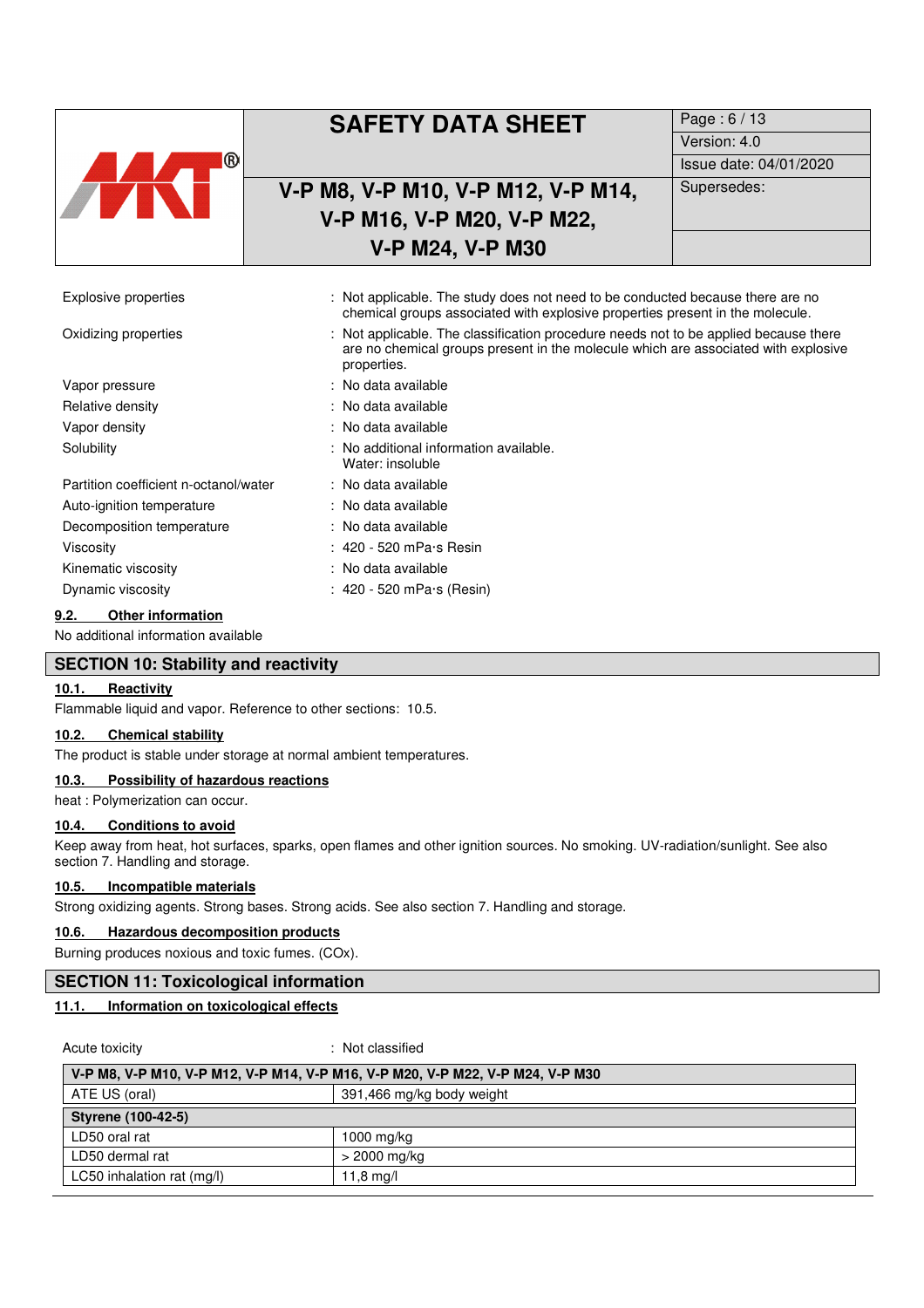

# **SAFETY DATA SHEET** Page : 7/13

# **V-P M8, V-P M10, V-P M12, V-P M14, V-P M16, V-P M20, V-P M22, V-P M24, V-P M30**

Version: 4.0 Issue date: 04/01/2020 Supersedes:

| Styrene (100-42-5)                                        |                                                                                                                      |
|-----------------------------------------------------------|----------------------------------------------------------------------------------------------------------------------|
| ATE US (oral)                                             | 1000 mg/kg body weight                                                                                               |
| ATE US (vapors)                                           | 11,8 mg/l/4h                                                                                                         |
| ATE US (dust, mist)                                       | 1,5 mg/l/4h                                                                                                          |
| 2-Propanol, 1,1'-[(4-methylphenyl)imino]bis- (38668-48-3) |                                                                                                                      |
| ATE US (oral)                                             | 5 mg/kg body weight                                                                                                  |
| Dibenzoyl peroxide (94-36-0)                              |                                                                                                                      |
| LD50 oral rat                                             | 7710 mg/kg                                                                                                           |
| ATE US (oral)                                             | 7710 mg/kg body weight                                                                                               |
| dicyclohexyl phthalate (84-61-7)                          |                                                                                                                      |
| LD50 oral rat                                             | 30 ml/kg                                                                                                             |
| ATE US (oral)                                             | 30000 mg/kg body weight                                                                                              |
| Skin corrosion/irritation                                 | : Causes skin irritation.                                                                                            |
|                                                           | pH: No data available                                                                                                |
| Serious eye damage/irritation                             | : Causes serious eye irritation.                                                                                     |
|                                                           | pH: No data available                                                                                                |
| Respiratory or skin sensitization                         | : May cause an allergic skin reaction.                                                                               |
| Germ cell mutagenicity                                    | : Not classified                                                                                                     |
| Carcinogenicity                                           | : Not classified                                                                                                     |
| Styrene (100-42-5)                                        |                                                                                                                      |
| IARC group                                                | 2A - Probably carcinogenic to humans                                                                                 |
| National Toxicology Program (NTP)<br><b>Status</b>        | 3 - Reasonably anticipated to be Human Carcinogen                                                                    |
| In OSHA Hazard Communication<br>Carcinogen list           | Yes                                                                                                                  |
| Dibenzoyl peroxide (94-36-0)                              |                                                                                                                      |
| IARC group                                                | 3 - Not classifiable                                                                                                 |
| Reproductive toxicity                                     | : May damage fertility or the unborn child.                                                                          |
| STOT-single exposure                                      | : Not classified                                                                                                     |
|                                                           |                                                                                                                      |
| STOT-repeated exposure                                    | : Causes damage to organs through prolonged or repeated exposure.                                                    |
| Aspiration hazard                                         | : Not classified                                                                                                     |
| Inhalation                                                | : No adverse effects are expected. May be irritating.                                                                |
| Skin contact                                              | : Causes skin irritation. May cause an allergic skin reaction.                                                       |
| Eye contact                                               | : Causes serious eye irritation.                                                                                     |
| Symptoms/injuries after ingestion                         | : Harmful if swallowed.                                                                                              |
| Chronic symptoms                                          | : Causes damage to organs through prolonged or repeated exposure. May damage<br>the unborn child.                    |
| Other information                                         | : Symptoms related to the physical, chemical and toxicological characteristics.<br>Reference to other sections: 4.2. |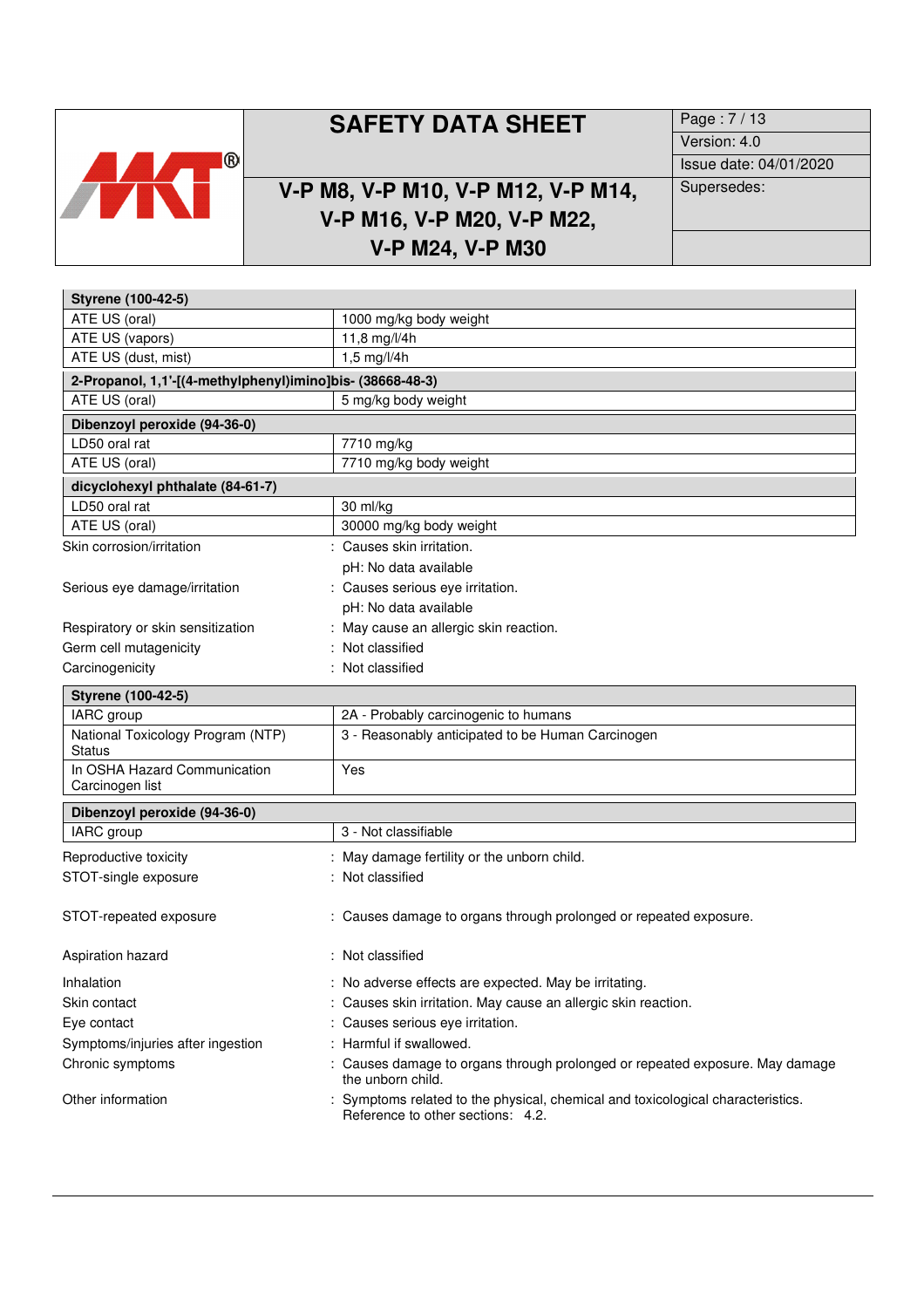

# **SAFETY DATA SHEET** | Page : 8 / 13

# **V-P M8, V-P M10, V-P M12, V-P M14, V-P M16, V-P M20, V-P M22, V-P M24, V-P M30**

Version: 4.0 Issue date: 04/01/2020 Supersedes:

# **SECTION 12: Ecological information**

**12.1. Toxicity** 

Ecology - general : Harmful to aquatic life with long lasting effects .

| <b>Styrene (100-42-5)</b>                                 |                                                                                          |  |
|-----------------------------------------------------------|------------------------------------------------------------------------------------------|--|
| LC50 fish 1                                               | 3,24 - 4,99 mg/l (Exposure time: 96 h - Species: Pimephales promelas [flow-<br>through]) |  |
| EC50 Daphnia 1                                            | 3,3 - 7,4 mg/l (Exposure time: 48 h - Species: Daphnia magna)                            |  |
| EC50 other aquatic organisms 1                            | 1,4 mg/l (Exposure time: 72 h - Species: Pseudokirchneriella subcapitata)                |  |
| LC50 fish 2                                               | 19,03 - 33,53 mg/l (Exposure time: 96 h - Species: Lepomis macrochirus [static])         |  |
| LC50 other aquatic organisms 2                            | 500 mg/l Bacteria                                                                        |  |
| EC50 other aquatic organisms 2                            | 0,72 mg/l (Exposure time: 96 h - Species: Pseudokirchneriella subcapitata)               |  |
| NOEC (acute)                                              | 44 mg/kg (Exposure time: 14 Days - Species: Eisenia foetida [soil dry weight])           |  |
| NOEC (additional information)                             | NOEC, Daphnia: 1,01 mg/l (21d)                                                           |  |
| 2-Propanol, 1,1'-[(4-methylphenyl)iminolbis- (38668-48-3) |                                                                                          |  |
| LC50 fish 1                                               | 17 mg/l (Exposure time: 96 h - Species: Danio rerio [static])                            |  |
| Dibenzoyl peroxide (94-36-0)                              |                                                                                          |  |
| LC50 fish 1                                               | 0,0602 mg/l (Exposure time: 96 h - Species: Oncorhynchus mykiss [semi-static])           |  |

## **12.2. Persistence and degradability**

| V-P M8, V-P M10, V-P M12, V-P M14, V-P M16, V-P M20, V-P M22, V-P M24, V-P M30 |                       |  |
|--------------------------------------------------------------------------------|-----------------------|--|
| Persistence and degradability<br>No data available.                            |                       |  |
| <b>Styrene (100-42-5)</b>                                                      |                       |  |
| Biodegradation                                                                 | Readily biodegradable |  |

## **12.3. Bioaccumulative potential**

| V-P M8, V-P M10, V-P M12, V-P M14, V-P M16, V-P M20, V-P M22, V-P M24, V-P M30 |                                      |
|--------------------------------------------------------------------------------|--------------------------------------|
| Partition coefficient n-octanol/water                                          | No data available                    |
| Bioaccumulative potential                                                      | No additional information available. |
| Styrene (100-42-5)                                                             |                                      |
| BCF fish 1                                                                     | 13.5                                 |
| Partition coefficient n-octanol/water                                          | 2.95                                 |
| Bioaccumulative potential                                                      | Does not bioaccumulate.              |

#### **12.4. Mobility in soil**

| V-P M8, V-P M10, V-P M12, V-P M14, V-P M16, V-P M20, V-P M22, V-P M24, V-P M30 |                    |
|--------------------------------------------------------------------------------|--------------------|
| Mobility in soil                                                               | No data available  |
| Ecology - soil                                                                 | No data available. |
| <b>Styrene (100-42-5)</b>                                                      |                    |
| Log Koc                                                                        | 352 (20°C)         |

## **12.5. Other adverse effects**

Other information **in the contract of the contract of the Contract of Contract Contract of Contract Contract Contract Contract Contract Contract Contract Contract Contract Contract Contract Contract Contract Contract Contr**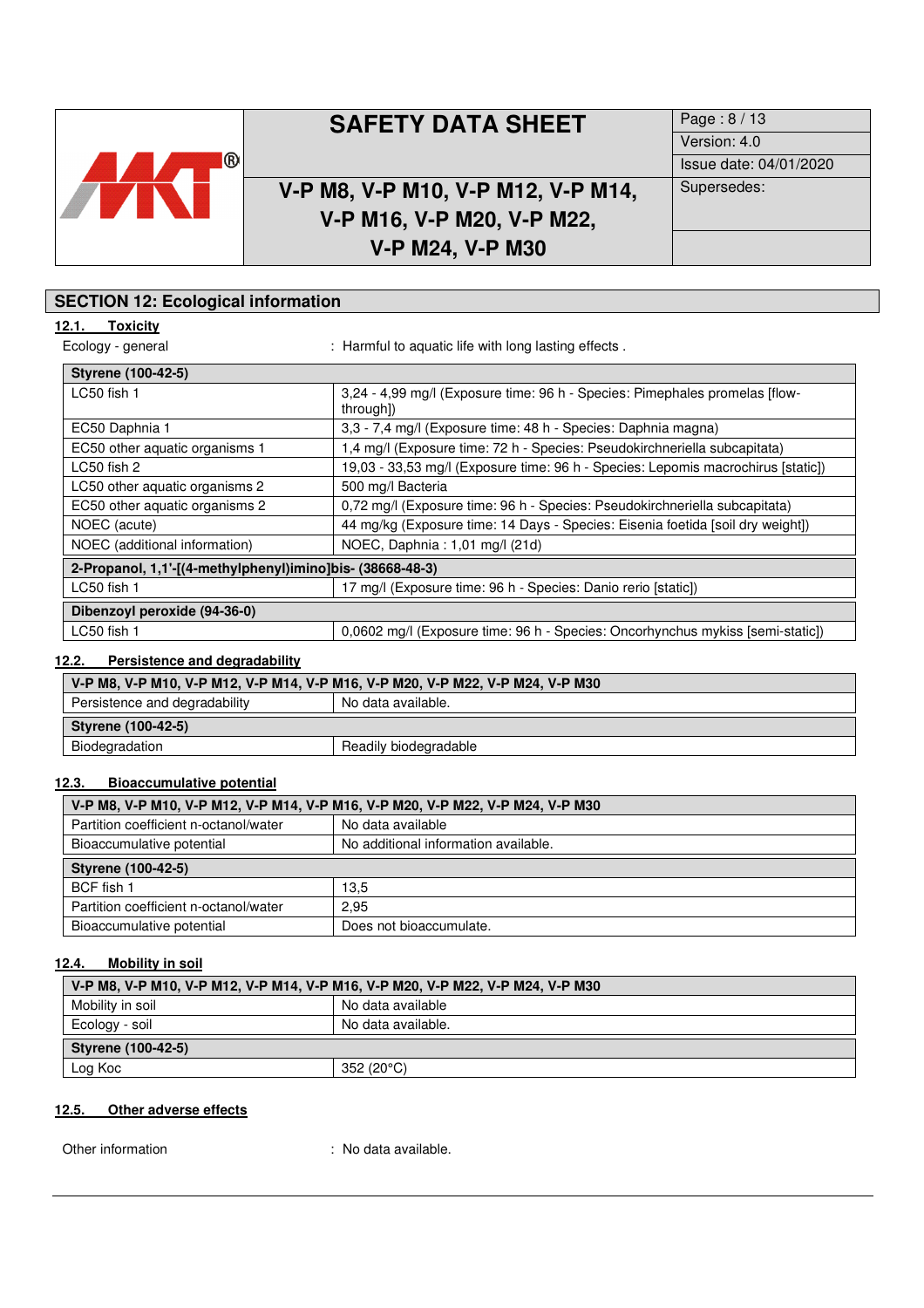

# **V-P M8, V-P M10, V-P M12, V-P M14, V-P M16, V-P M20, V-P M22, V-P M24, V-P M30**

#### **SECTION 13: Disposal considerations 13.1. Waste treatment methods**  Product/Packaging disposal recommendations : Handle with care. Safe handling: see section 7. Handling and storage. Do not allow to enter into surface water or drains. Dispose of contaminated materials in accordance with current regulations. Refer to manufacturer/supplier for information on recovery/recycling. Collect and dispose of waste product at an authorized disposal facility. Additional information : In accordance with local and national regulations. Further ecological information : Should not be released into the environment.

# **SECTION 14: Transport information**

# **Department of Transportation (DOT)**

| In accordance with DOT                                                     |                                                                                                                                                                                                                                                                                                                                                                                                                                                                                                                                                                                                                                                                                                                                                                                                                                                                                                                                                                                                                                                                                                                                                                                                                                                                        |
|----------------------------------------------------------------------------|------------------------------------------------------------------------------------------------------------------------------------------------------------------------------------------------------------------------------------------------------------------------------------------------------------------------------------------------------------------------------------------------------------------------------------------------------------------------------------------------------------------------------------------------------------------------------------------------------------------------------------------------------------------------------------------------------------------------------------------------------------------------------------------------------------------------------------------------------------------------------------------------------------------------------------------------------------------------------------------------------------------------------------------------------------------------------------------------------------------------------------------------------------------------------------------------------------------------------------------------------------------------|
| Transport document description                                             | : UN1866 Resin solution, 3, III                                                                                                                                                                                                                                                                                                                                                                                                                                                                                                                                                                                                                                                                                                                                                                                                                                                                                                                                                                                                                                                                                                                                                                                                                                        |
| UN-No.(DOT)                                                                | : UN1866                                                                                                                                                                                                                                                                                                                                                                                                                                                                                                                                                                                                                                                                                                                                                                                                                                                                                                                                                                                                                                                                                                                                                                                                                                                               |
| Proper Shipping Name (DOT)                                                 | : Resin solution                                                                                                                                                                                                                                                                                                                                                                                                                                                                                                                                                                                                                                                                                                                                                                                                                                                                                                                                                                                                                                                                                                                                                                                                                                                       |
| Class (DOT)                                                                | : 3 - Class 3 - Flammable and combustible liquid 49 CFR 173.120                                                                                                                                                                                                                                                                                                                                                                                                                                                                                                                                                                                                                                                                                                                                                                                                                                                                                                                                                                                                                                                                                                                                                                                                        |
| Hazard labels (DOT)                                                        | : 3 - Flammable liquid<br><b>IMMABLE LIQU</b>                                                                                                                                                                                                                                                                                                                                                                                                                                                                                                                                                                                                                                                                                                                                                                                                                                                                                                                                                                                                                                                                                                                                                                                                                          |
| Packing group (DOT)                                                        | : III - Minor Danger                                                                                                                                                                                                                                                                                                                                                                                                                                                                                                                                                                                                                                                                                                                                                                                                                                                                                                                                                                                                                                                                                                                                                                                                                                                   |
| DOT Packaging Non Bulk (49 CFR<br>173.xxx                                  | : 173                                                                                                                                                                                                                                                                                                                                                                                                                                                                                                                                                                                                                                                                                                                                                                                                                                                                                                                                                                                                                                                                                                                                                                                                                                                                  |
| DOT Packaging Bulk (49 CFR 173.xxx)                                        | : 242                                                                                                                                                                                                                                                                                                                                                                                                                                                                                                                                                                                                                                                                                                                                                                                                                                                                                                                                                                                                                                                                                                                                                                                                                                                                  |
| Special provisions                                                         | : B1 - If the material has a flash point at or above 38 C (100 F) and below 93 C (200<br>F), then the bulk packaging requirements of 173.241 of this subchapter are<br>applicable. If the material has a flash point of less than 38 C (100 F), then the bulk<br>packaging requirements of 173.242 of this subchapter are applicable.<br>B52 - Notwithstanding the provisions of 173.24b of this subchapter, non-reclosing<br>pressure relief devices are authorized on DOT 57 portable tanks.<br>IB3 - Authorized IBCs: Metal (31A, 31B and 31N); Rigid plastics (31H1 and 31H2);<br>Composite (31HZ1 and 31HA2, 31HB2, 31HN2, 31HD2 and 31HH2). Additional<br>Requirement: Only liquids with a vapor pressure less than or equal to 110 kPa at 50<br>C (1.1 bar at 122 F), or 130 kPa at 55 C (1.3 bar at 131 F) are authorized, except for<br>UN2672 (also see Special Provision IP8 in Table 2 for UN2672).<br>T2 - 1.5 178.274(d)(2) Normal 178.275(d)(3)<br>TP1 - The maximum degree of filling must not exceed the degree of filling<br>determined by the following: Degree of filling = $97/1 + a$ (tr - tf) Where: tr is the<br>maximum mean bulk temperature during transport, and tf is the temperature in<br>degrees celsius of the liquid during filling. |
| DOT Packaging Exceptions (49 CFR<br>173.xxx                                | : 150                                                                                                                                                                                                                                                                                                                                                                                                                                                                                                                                                                                                                                                                                                                                                                                                                                                                                                                                                                                                                                                                                                                                                                                                                                                                  |
| <b>DOT Quantity Limitations Passenger</b><br>aircraft/rail (49 CFR 173.27) | : 60 L                                                                                                                                                                                                                                                                                                                                                                                                                                                                                                                                                                                                                                                                                                                                                                                                                                                                                                                                                                                                                                                                                                                                                                                                                                                                 |
| DOT Quantity Limitations Cargo aircraft<br>only (49 CFR 175.75)            | : 220 L                                                                                                                                                                                                                                                                                                                                                                                                                                                                                                                                                                                                                                                                                                                                                                                                                                                                                                                                                                                                                                                                                                                                                                                                                                                                |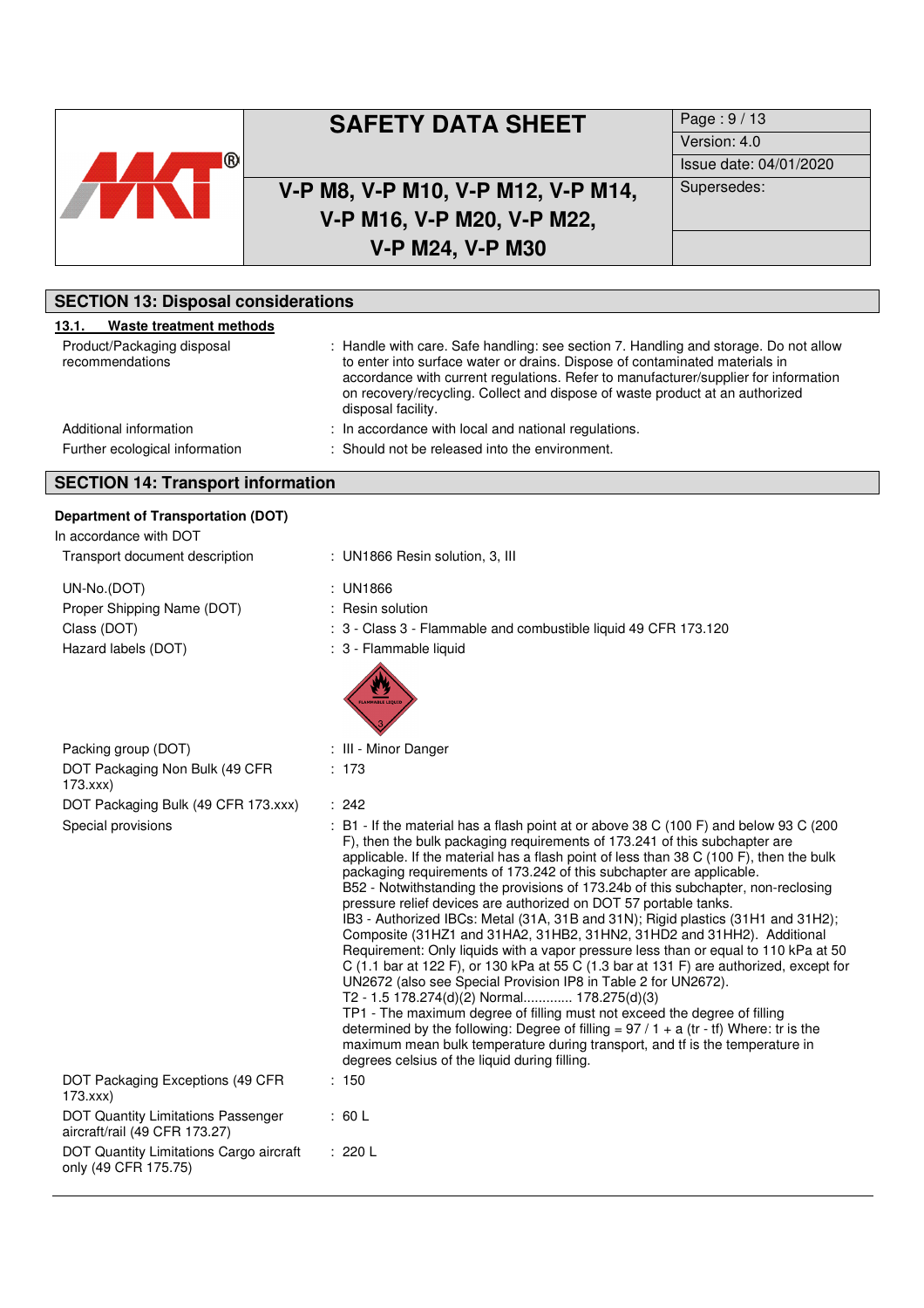| $\overline{\circ}$ |
|--------------------|
|                    |
|                    |

# **V-P M8, V-P M10, V-P M12, V-P M14, V-P M16, V-P M20, V-P M22, V-P M24, V-P M30**

| Page: 10 / 13          |
|------------------------|
| Version: 4.0           |
| Issue date: 04/01/2020 |
| Supersedes:            |
|                        |
|                        |

| DOT Vessel Stowage Location                                                    | : A - The material may be stowed "on deck" or "under deck" on a cargo vessel and on<br>a passenger vessel. |
|--------------------------------------------------------------------------------|------------------------------------------------------------------------------------------------------------|
| Emergency Response Guide (ERG)<br>Number                                       | : 127                                                                                                      |
| Other information                                                              | : No supplementary information available.                                                                  |
| Special precautions for user                                                   | : No data available.                                                                                       |
| <b>IBC</b> code                                                                | : No data available.                                                                                       |
| <b>Transportation of Dangerous Goods</b>                                       |                                                                                                            |
| Transport document description                                                 | $:$ UN1866 RESIN SOLUTION, 3, III                                                                          |
| UN-No. (TDG)                                                                   | : UN1866                                                                                                   |
| Proper Shipping Name (Transportation of : RESIN SOLUTION<br>Dangerous Goods)   |                                                                                                            |
| <b>TDG Primary Hazard Classes</b>                                              | : 3 - Class 3 - Flammable Liquids                                                                          |
| Packing group                                                                  | : III - Minor Danger                                                                                       |
| Explosive Limit and Limited Quantity Index : 5 L                               |                                                                                                            |
| Passenger Carrying Road Vehicle or<br>Passenger Carrying Railway Vehicle Index | $\div$ 60 L                                                                                                |
| <b>Transport by sea</b>                                                        |                                                                                                            |
| UN-No. (IMDG)                                                                  | : 1866                                                                                                     |
| Proper Shipping Name (IMDG)                                                    | : RESIN SOLUTION                                                                                           |
| <b>Class or Division</b>                                                       | : 3 - flammable liquids                                                                                    |
| Packing group (IMDG)                                                           | : III - substances presenting low danger                                                                   |
| Air transport                                                                  |                                                                                                            |
| UN-No. (IATA)                                                                  | : 1866                                                                                                     |
| Proper Shipping Name (IATA)                                                    | : Resin solution                                                                                           |
| Class (IATA)                                                                   | : 3 - Flammable Liquids                                                                                    |
| Packing group (IATA)                                                           | : III - Minor Danger                                                                                       |
| <b>SECTION 15: Regulatory information</b>                                      |                                                                                                            |

# **15.1. US Federal regulations**

| Styrene (100-42-5)                                                        |           |  |
|---------------------------------------------------------------------------|-----------|--|
| Listed on the United States TSCA (Toxic Substances Control Act) inventory |           |  |
| Subject to reporting requirements of United States SARA Section 313       |           |  |
| <b>CERCLA RQ</b>                                                          | $1000$ lb |  |
| SARA Section 313 - Emission Reporting                                     | 0.1%      |  |
| 2-Propanol, 1,1'-[(4-methylphenyl)imino]bis- (38668-48-3)                 |           |  |
| Listed on the United States TSCA (Toxic Substances Control Act) inventory |           |  |
| Dibenzoyl peroxide (94-36-0)                                              |           |  |
| Listed on the United States TSCA (Toxic Substances Control Act) inventory |           |  |
| Subject to reporting requirements of United States SARA Section 313       |           |  |
| SARA Section 313 - Emission Reporting<br>1%                               |           |  |
| dicyclohexyl phthalate (84-61-7)                                          |           |  |
| Listed on the United States TSCA (Toxic Substances Control Act) inventory |           |  |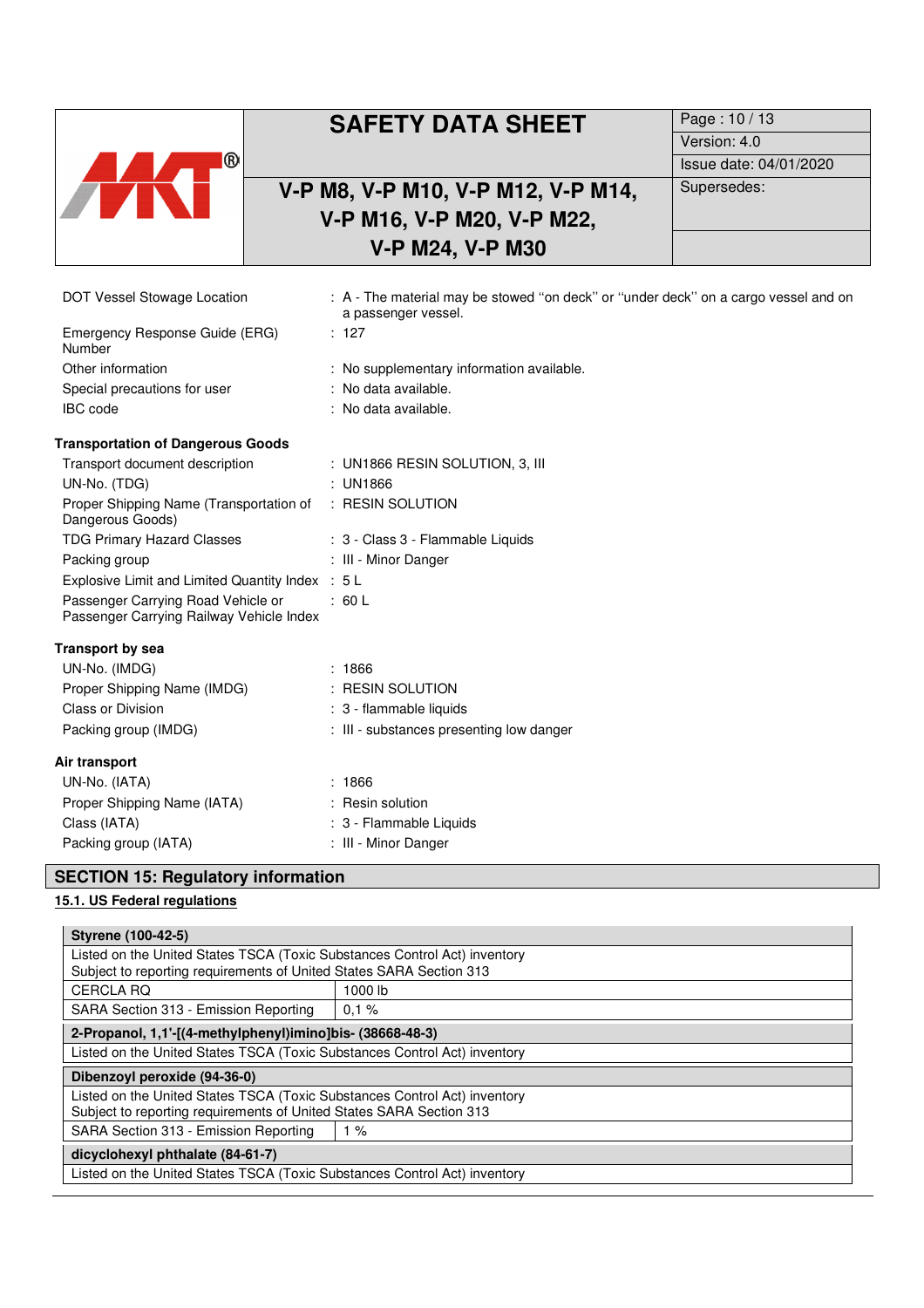

# **V-P M8, V-P M10, V-P M12, V-P M14, V-P M16, V-P M20, V-P M22, V-P M24, V-P M30**

| Page: 11 / 13          |
|------------------------|
| Version: 4.0           |
| Issue date: 04/01/2020 |
| Supersedes:            |
|                        |
|                        |

## **15.2. International regulations**

| CANADA |  |  |
|--------|--|--|
|        |  |  |

| <b>Styrene (100-42-5)</b>                                 |                                                                                                                                                          |  |  |
|-----------------------------------------------------------|----------------------------------------------------------------------------------------------------------------------------------------------------------|--|--|
| Listed on the Canadian DSL (Domestic Substances List)     |                                                                                                                                                          |  |  |
| <b>WHMIS Classification</b>                               | Class B Division 2 - Flammable Liquid<br>Class D Division 2 Subdivision A - Very toxic material causing other toxic effects                              |  |  |
| 2-Propanol, 1.1'-[(4-methylphenyl)iminolbis- (38668-48-3) |                                                                                                                                                          |  |  |
| Listed on the Canadian DSL (Domestic Substances List)     |                                                                                                                                                          |  |  |
| Dibenzoyl peroxide (94-36-0)                              |                                                                                                                                                          |  |  |
| Listed on the Canadian DSL (Domestic Substances List)     |                                                                                                                                                          |  |  |
| <b>WHMIS Classification</b>                               | Class C - Oxidizing Material<br>Class D Division 2 Subdivision B - Toxic material causing other toxic effects<br>Class F - Dangerously Reactive Material |  |  |
| dicyclohexyl phthalate (84-61-7)                          |                                                                                                                                                          |  |  |
| Listed on the Canadian DSL (Domestic Substances List)     |                                                                                                                                                          |  |  |

#### **EU-Regulations**

| <b>Styrene (100-42-5)</b>                                                                          |
|----------------------------------------------------------------------------------------------------|
| Listed on the EEC inventory EINECS (European Inventory of Existing Commercial Chemical Substances) |
| 2-Propanol, 1.1'-[(4-methylphenyl)iminolbis- (38668-48-3)                                          |
| Listed on the EEC inventory EINECS (European Inventory of Existing Commercial Chemical Substances) |
| Dibenzoyl peroxide (94-36-0)                                                                       |
| Listed on the EEC inventory EINECS (European Inventory of Existing Commercial Chemical Substances) |
| dicyclohexyl phthalate (84-61-7)                                                                   |
| Listed on the EEC inventory EINECS (European Inventory of Existing Commercial Chemical Substances) |
|                                                                                                    |

## **National regulations**

# **Styrene (100-42-5)**

| ULVIULU LIVU TE VI                                                                                                                                                                                                                                                                                                                                                                                                                                                                                                                                                                                                                                                                                                                                                                                                          |
|-----------------------------------------------------------------------------------------------------------------------------------------------------------------------------------------------------------------------------------------------------------------------------------------------------------------------------------------------------------------------------------------------------------------------------------------------------------------------------------------------------------------------------------------------------------------------------------------------------------------------------------------------------------------------------------------------------------------------------------------------------------------------------------------------------------------------------|
| Listed on the AICS (Australian Inventory of Chemical Substances)<br>Listed on IECSC (Inventory of Existing Chemical Substances Produced or Imported in China)<br>Listed on the Japanese ENCS (Existing & New Chemical Substances) inventory<br>Listed on the Japanese ISHL (Industrial Safety and Health Law)<br>Listed on the Korean ECL (Existing Chemicals List)<br>Listed on NZIoC (New Zealand Inventory of Chemicals)<br>Listed on PICCS (Philippines Inventory of Chemicals and Chemical Substances)<br>Japanese Pollutant Release and Transfer Register Law (PRTR Law)<br>Listed on the Canadian IDL (Ingredient Disclosure List)<br>Listed on INSQ (Mexican National Inventory of Chemical Substances)<br>Listed on EPA Hazardous Air Pollutant (HAPS)<br>Listed on the TCSI (Taiwan Chemical Substance Inventory) |
| 2-Propanol, 1,1'-[(4-methylphenyl)imino]bis- (38668-48-3)                                                                                                                                                                                                                                                                                                                                                                                                                                                                                                                                                                                                                                                                                                                                                                   |
| Listed on the AICS (Australian Inventory of Chemical Substances)<br>Listed on IECSC (Inventory of Existing Chemical Substances Produced or Imported in China)<br>Listed on the Japanese ENCS (Existing & New Chemical Substances) inventory<br>Listed on the Japanese ISHL (Industrial Safety and Health Law)<br>Listed on the Korean ECL (Existing Chemicals List)                                                                                                                                                                                                                                                                                                                                                                                                                                                         |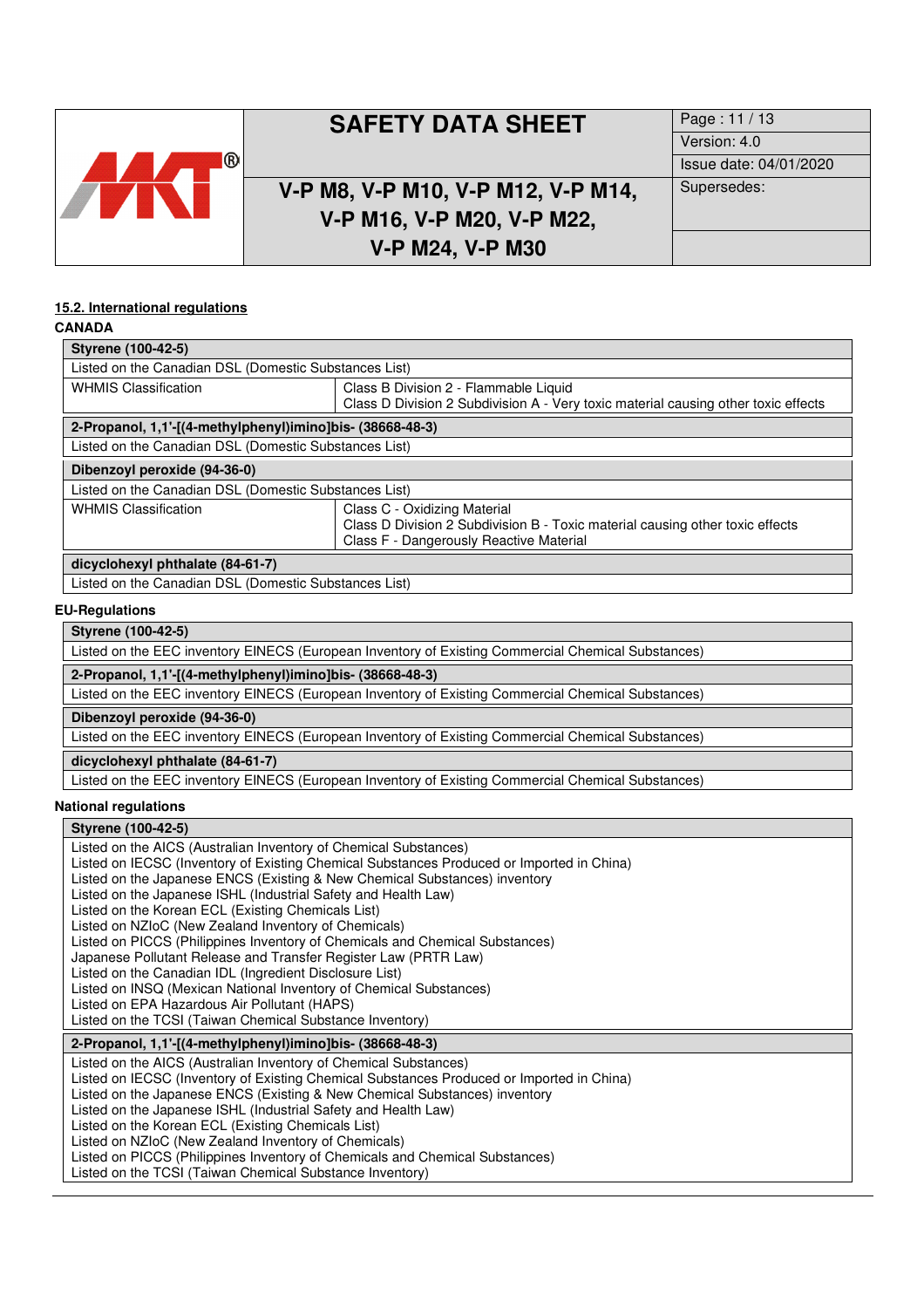

# **V-P M8, V-P M10, V-P M12, V-P M14, V-P M16, V-P M20, V-P M22, V-P M24, V-P M30**

| Page: 12 / 13          |
|------------------------|
| Version: 4.0           |
| Issue date: 04/01/2020 |
| Supersedes:            |
|                        |

#### **Dibenzoyl peroxide (94-36-0)** Listed on the AICS (Australian Inventory of Chemical Substances) Listed on IECSC (Inventory of Existing Chemical Substances Produced or Imported in China) Listed on the Japanese ENCS (Existing & New Chemical Substances) inventory Listed on the Japanese ISHL (Industrial Safety and Health Law) Listed on the Korean ECL (Existing Chemicals List) Listed on NZIoC (New Zealand Inventory of Chemicals) Listed on PICCS (Philippines Inventory of Chemicals and Chemical Substances) Listed on the Canadian IDL (Ingredient Disclosure List) Listed on INSQ (Mexican National Inventory of Chemical Substances) Listed on the TCSI (Taiwan Chemical Substance Inventory) **dicyclohexyl phthalate (84-61-7)** Listed on the AICS (Australian Inventory of Chemical Substances) Listed on IECSC (Inventory of Existing Chemical Substances Produced or Imported in China) Listed on the Japanese ENCS (Existing & New Chemical Substances) inventory Listed on the Japanese ISHL (Industrial Safety and Health Law) Listed on the Korean ECL (Existing Chemicals List) Listed on NZIoC (New Zealand Inventory of Chemicals) Listed on PICCS (Philippines Inventory of Chemicals and Chemical Substances) Japanese Pollutant Release and Transfer Register Law (PRTR Law) Listed on INSQ (Mexican National Inventory of Chemical Substances) Listed on the TCSI (Taiwan Chemical Substance Inventory)

## **15.3. US State regulations**

| Styrene (100-42-5)                                          |                                                                   |                                                                              |                                                                                   |                                     |
|-------------------------------------------------------------|-------------------------------------------------------------------|------------------------------------------------------------------------------|-----------------------------------------------------------------------------------|-------------------------------------|
| U.S. - California -<br>Proposition 65 -<br>Carcinogens List | U.S. - California -<br>Proposition 65 -<br>Developmental Toxicity | U.S. - California -<br>Proposition 65 -<br>Reproductive Toxicity -<br>Female | U.S. - California -<br>Proposition 65 -<br><b>Reproductive Toxicity -</b><br>Male | No significant<br>risk level (NSRL) |
| Yes                                                         | No                                                                | No                                                                           | No                                                                                | $27 \mu g/day$                      |

| <b>SECTION 16: Other information</b>                 |                                                                                                                                                                                                                                                                                                                                                                                                                                                                                                                                                                                                                                                                                                                                                                                                                                                                                                                                                                                                                                                              |  |  |  |
|------------------------------------------------------|--------------------------------------------------------------------------------------------------------------------------------------------------------------------------------------------------------------------------------------------------------------------------------------------------------------------------------------------------------------------------------------------------------------------------------------------------------------------------------------------------------------------------------------------------------------------------------------------------------------------------------------------------------------------------------------------------------------------------------------------------------------------------------------------------------------------------------------------------------------------------------------------------------------------------------------------------------------------------------------------------------------------------------------------------------------|--|--|--|
| Sources of key data used to compile the<br>datasheet | : LOLI. Supplier information.                                                                                                                                                                                                                                                                                                                                                                                                                                                                                                                                                                                                                                                                                                                                                                                                                                                                                                                                                                                                                                |  |  |  |
| Abbreviations and acronyms                           | : ADN = Accord Européen relatif au Transport International des Marchandises<br>Dangereuses par voie de Navigation du Rhin<br>ADR = Accord européen relatif au transport international des marchandises<br>Dangereuses par Route<br>CLP = Classification, Labelling and Packaging Regulation according to<br>1272/2008/EC<br>IATA = International Air Transport Association<br>IMDG = International Maritime Dangerous Goods Code<br>LEL = Lower Explosive Limit/Lower Explosion Limit<br>UEL = Upper Explosion Limit/Upper Explosive Limit<br>REACH = Registration, Evaluation, Authorisation and Restriction of Chemicals.<br>$EC50$ = Median Effective Concentration. $LC50$ = Median lethal concentration. LD50<br>$=$ Median lethal dose. Not applicable. TLV = Threshold limits. TWA = time weighted<br>average. STEL = Short term exposure limit. persistent, bioaccumulating and toxic<br>(PBT). vPvB = very persistent and very bioaccumulating. WGK =<br>Wassergefährdungsklasse (Water Hazard Class under German Federal Water<br>Management Act). |  |  |  |